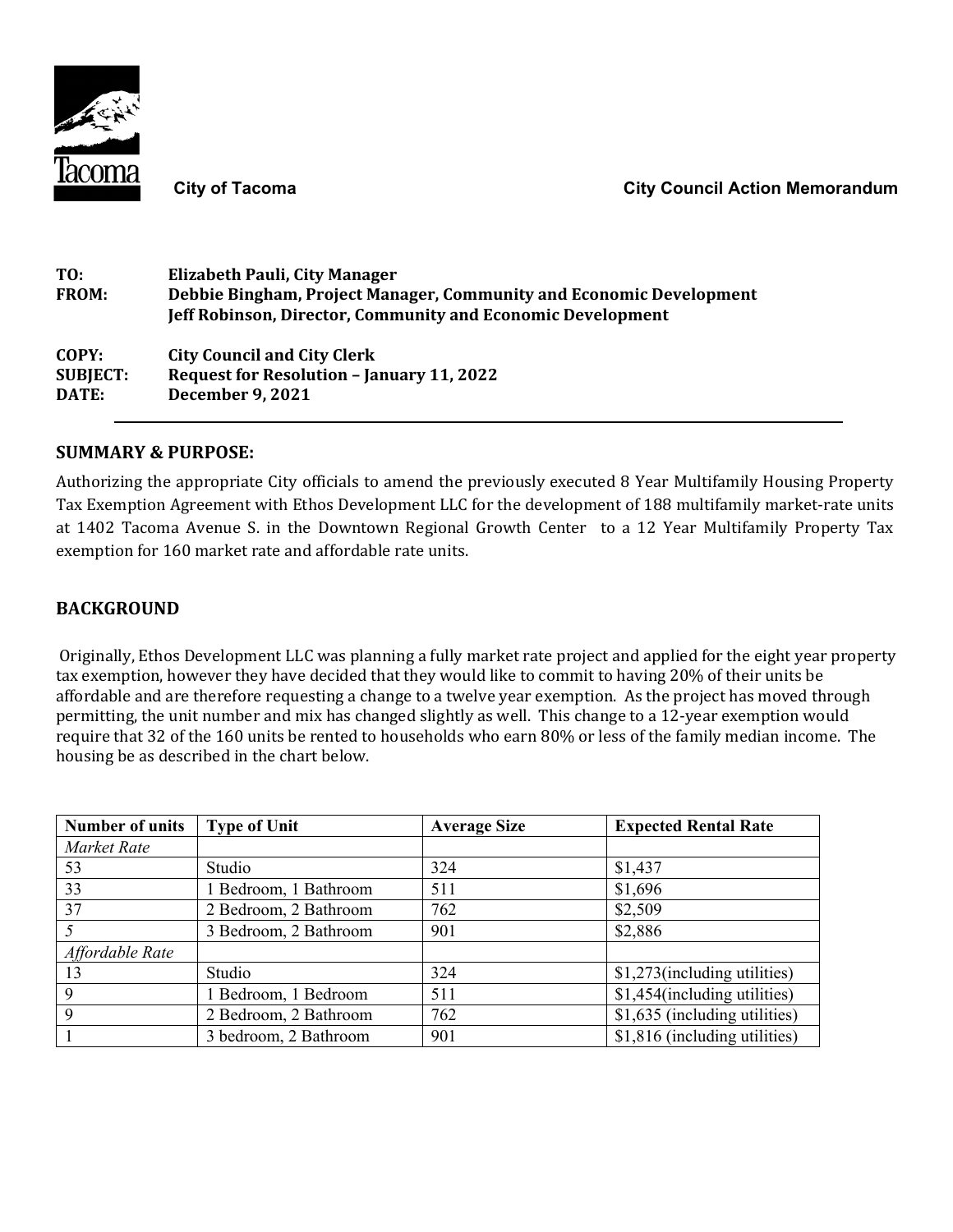

The project will also include 59 parking stalls. The project will be forwarded to the Pierce County Treasurer Assessor for the 12-year multi-family housing property tax exemption after the project complies with all City of Tacoma building codes, processes and procedures and receives a valid certificate of occupancy from the City. The Community and Economic Development Department has determined that the proposed project has all the necessary qualifications for the 12-year multi-family housing property tax exemption. Ethos Development LLC will enter into an agreement prepared by the City to develop the site as described in the plans on file with the City.

**COMMUNITY ENGAGEMENT/ (CUSTOMER RESEARCH):** September 2021 0utreach to multifamily properties indicate that Tacoma continues to have only a 2% vacancy rate in rental housing, which indicates there is still a critical housing need in Tacoma. New projects coming on line are quickly leased which also indicates that demand is not slowing. As we add additional units pressure on the market should be relieved and prices should reflect less upward pressure.

## **2025 STRATEGIC PRIORITIES:**

#### **Equity and Accessibility:**

These housing units will create more overall housing and more affordable housing units in Tacoma and they ensure that affordability is being created throughout the City of Tacoma and not just in certain areas. Creating market rate and affordable units in the Downtown Regional Growth Center provides accessibility to jobs, transit and other amenities in that district.

#### **Economy/Workforce:** *Equity Index Score*: Moderate Opportunity

Increase the percentage of people relocating to the city and affordability of housing compared to neighboring jurisdictions.

Decrease the number of vacant properties downtown and in the neighborhood business districts.

#### **Livability:** *Equity Index Score*: Moderate Opportunity

Decrease the percentage of individuals who are spending more than 45% of income on housing and transportation costs.

This project will guarantee affordable living units in an area of the City with moderate opportunity.

#### **STAFF RECOMMENDATION:**

Staff has reviewed the application and has determined that the proposed project qualifies for the 12 Year Multifamily Housing Property Tax Exemption. Staff recommends the Council approve the resolution.

#### **ALTERNATIVES:**

Presumably your recommendation is not the only potential course of action; please discuss other alternatives actions for council or staff to take. Please use table below.

| <b>Alternative</b> | <b>Positive Impacts</b> | <b>Negative Impacts</b> |
|--------------------|-------------------------|-------------------------|
|--------------------|-------------------------|-------------------------|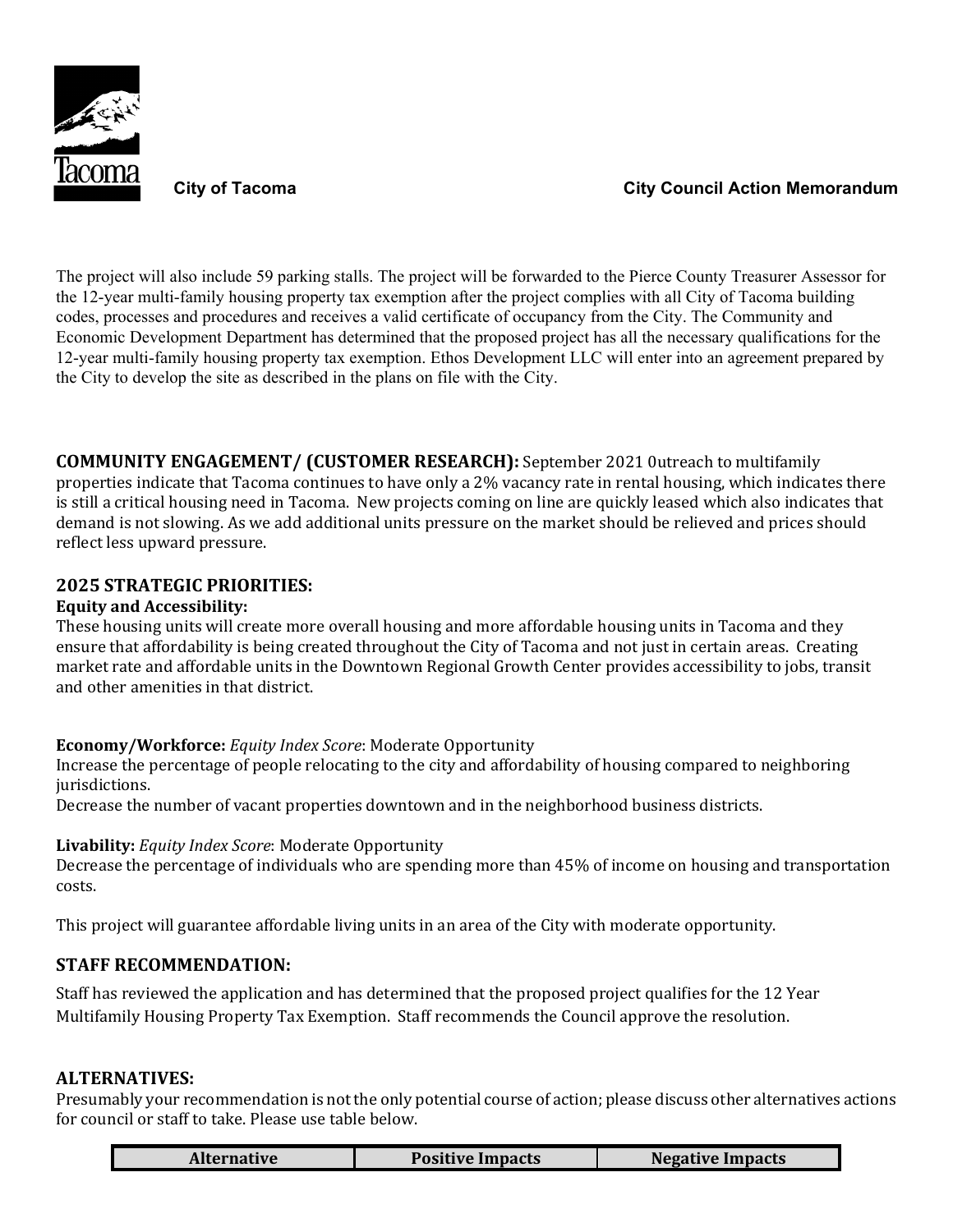

| 1. Do not approve the | No additional housing units      |
|-----------------------|----------------------------------|
| exemption             | will be created and a vacant     |
|                       | back lot will stay underutilized |
|                       | and an attractive nuisance.      |

## **EVALUATIONS AND FOLLOW UP:**

The development will be tracked as it progresses and once completed will be monitored to ensure the affordability requirements are met for the entire exemption.

# **FISCAL IMPACT:**

The value of the land would continue to be taxed throughout the exemption period. The additional greater economic impact to Tacoma from adding to the population base is estimated through sales tax generation. The projected assessed value of the completed project, the projected property taxes to be exempt and the projected increase in sales tax are listed in the table below:

| <b>Current Land Value Property Tax Projections</b>                      |                  |  |  |  |
|-------------------------------------------------------------------------|------------------|--|--|--|
| <b>Current Assessed Value</b>                                           | \$1,106,600      |  |  |  |
| <b>Current Total Annual Property Tax</b>                                | \$<br>14,300     |  |  |  |
| Projected Completed Assessed Value and Property Tax<br><b>Exemption</b> |                  |  |  |  |
| *Projected Completed Assessed Value                                     | \$35,000,000     |  |  |  |
| Projected Total Taxes to be Exempt over 12 years                        | 5,445,000<br>S   |  |  |  |
| City                                                                    | 1,252,500<br>\$  |  |  |  |
| <b>Potential Sales Tax Impacts</b>                                      |                  |  |  |  |
| **Projected Total Sales Tax Generated over 12 years                     | \$<br>18,154,000 |  |  |  |
| City                                                                    | \$<br>1,966,000  |  |  |  |
| *** Projected Sales Tax Generated from Construction                     | \$<br>4,200,000  |  |  |  |
| City                                                                    | \$<br>455,000    |  |  |  |

**\***The projected *Completed Assessed Value* is based on estimated construction costs.

\*\*The projected *Total Sales Tax Generated* is estimated by the increase in households the project creates using the average sales tax revenue generated per household in Tacoma.